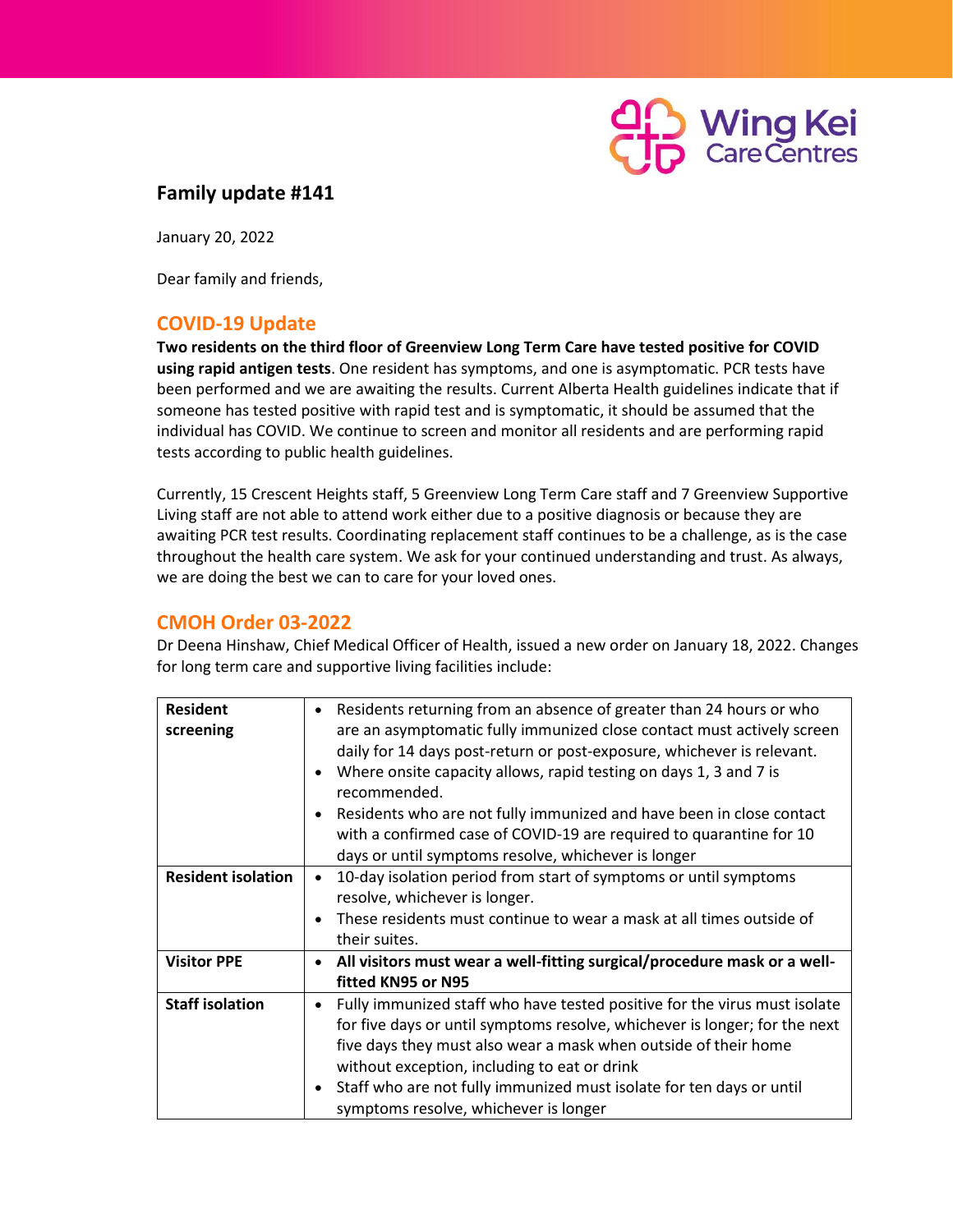

| <b>Rapid testing for</b> | • Rapid tests should not be completed on persons who have tested        |
|--------------------------|-------------------------------------------------------------------------|
| residents, staff,        | positive for COVID-19 in the previous 21 days to prevent false positive |
| visitors, and            | results.                                                                |
| volunteers               |                                                                         |

## **Visitation**

We are continuously reviewing our visitation protocols in an effort to keep your loved ones, staff, and yourselves safe. As the number of Omicron cases in the community keeps rising, **we are maintaining our request that you come to our centres for essential visits only noting that only fully vaccinated visitors are permitted for now.** It is crucial that we work together to maintain everyone's health and wellbeing.

# **Rapid Testing (RAS)**

We are very thankful for the cooperation of visitors who voluntary take a rapid test prior to their visit. We request that you take the rapid test once a week rather than daily or every two to three days. It is important to self-monitor and notice any symptoms that you may be experiencing. Please be careful to delay your visit if you are experiencing any symptoms, even if it is just one symptom and even if it is very mild.

The rapid tests continue to be an important way to detect positive cases, especially in people who are asymptomatic:

| Between Jan 10 and Jan 16,      | # of     | # of visitors who | # of staff who    |
|---------------------------------|----------|-------------------|-------------------|
| 2022                            | visitors | took a rapid test | took a rapid test |
| <b>Crescent Heights</b>         | 141      | 107               | 206               |
|                                 |          | 1 positive        | 4 positive        |
| <b>Greenview (LTC &amp; SL)</b> | 276      | 69                | 273               |
|                                 |          |                   | 3 positive        |

### **Occupational Health and Safety Inspection**

An inspection by the Alberta Health Services Occupational Health and Safety Officer was held at Crescent Heights on Wednesday, January 19. The inspector reviewed our COVID management, safety policies, and practices and confirmed that all our support for the staff, residents, and visitors met standards. The inspector was extremely impressed with our approach to COVID including safety practices and communication with families and staff. The Officer had no concerns or recommendations.

#### **Upcoming events**

#### **Family Orientation: Jan 27 from 5.30 pm to 6.30 pm – register by Jan 25**

Family members whose loved ones began living at Crescent Heights or Greenview during the pandemic may clic[k here](https://docs.google.com/forms/d/e/1FAIpQLSduayz1Yf8Shf5InGHmnwQk1Wz6thSZ2uWJS2Sd89VxbyHPoA/viewform?usp=sf_link) to register to attend the upcoming family orientation. Our Wing Kei culture, approach to care, and available services will be discussed. While the orientation is geared to new families, others who are interested are also welcome.